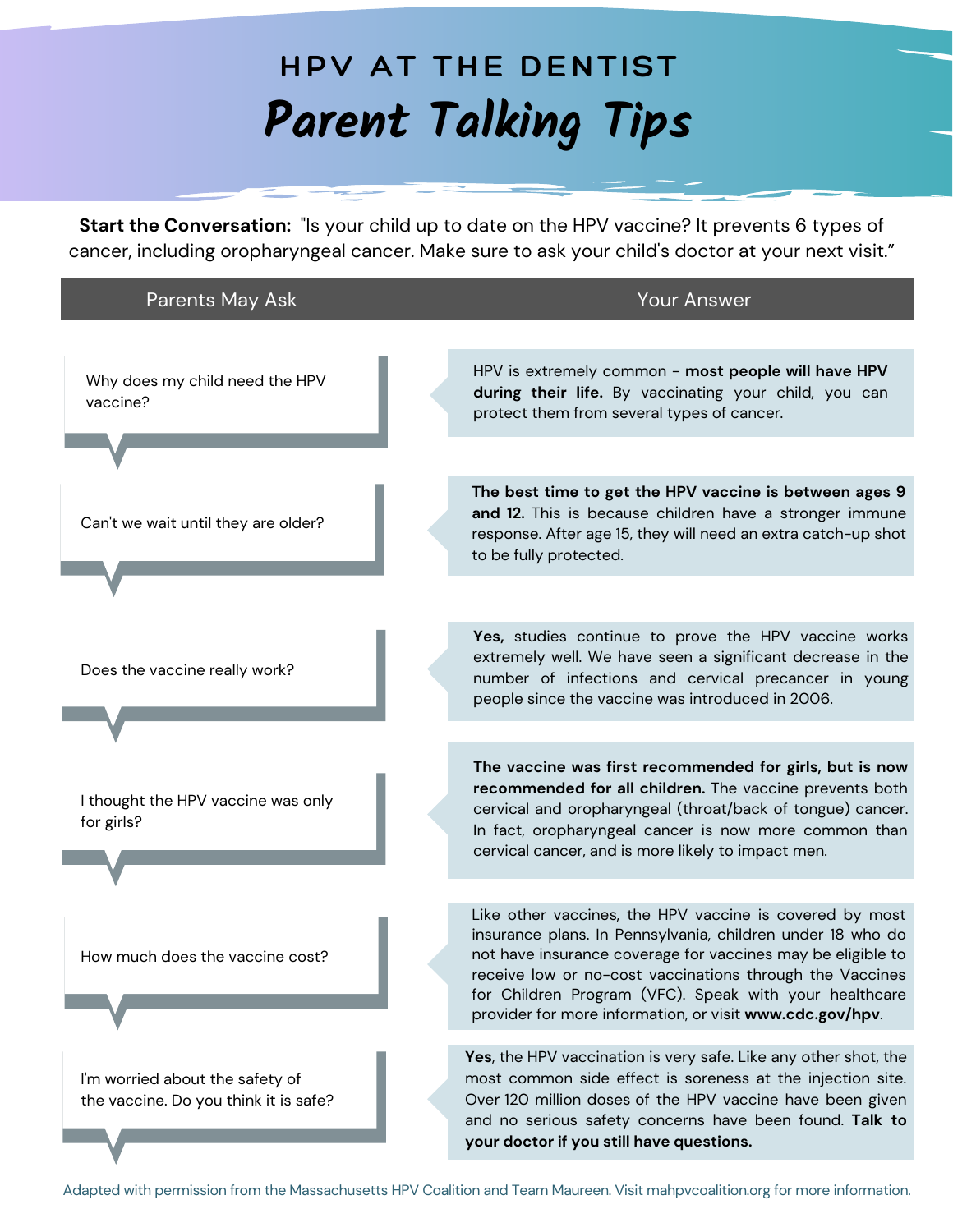## **Age 18-26 Talking Tips HPV AT THE DENTIST**

**Start the Conversation:** "Have you gotten the HPV vaccine? It prevents 6 types of cancer, including oropharyngeal cancer. Ask your doctor about the vaccine at your next visit."

| Patients May Ask                                                         | <b>Your Answer</b>                                                                                                                                                                                                                                          |
|--------------------------------------------------------------------------|-------------------------------------------------------------------------------------------------------------------------------------------------------------------------------------------------------------------------------------------------------------|
| What is Human Papilloma Virus (HPV)?                                     | HPV is an extremely common virus that spreads through<br>sexual and intimate contact. Most of us will have HPV at<br>some point in our lives. HPV can cause 6 types of<br>cancer, including oropharyngeal cancer.                                           |
| Am I too old for the HPV vaccine?                                        | It is most effective when given between the ages 9-12 but<br>the vaccine is recommended for everyone up to age 26.                                                                                                                                          |
| Can I still get the vaccine if I already<br>have HPV?                    | Yes. The vaccine can protect you from other types in the<br>future.                                                                                                                                                                                         |
|                                                                          |                                                                                                                                                                                                                                                             |
| Can I still get HPV if I am vaccinated?                                  | Unfortunately, yes. There are over 100 different strains, or<br>types, of HPV. The vaccine protects you from 9 strains that<br>are responsible for about 90% of HPV-related cancers.                                                                        |
|                                                                          |                                                                                                                                                                                                                                                             |
| Is there a way to test for oral HPV?                                     | Not yet. Researchers are working on developing a test, but<br>so far they are unreliable.                                                                                                                                                                   |
|                                                                          |                                                                                                                                                                                                                                                             |
| I'm worried about the safety of<br>the vaccine. Do you think it is safe? | Yes, the HPV vaccination is very safe. Soreness at the<br>injection site is common, but over 120 million doses of the<br>HPV vaccine have been given and no serious safety<br>concerns have been found. Talk to your doctor if you still<br>have questions. |